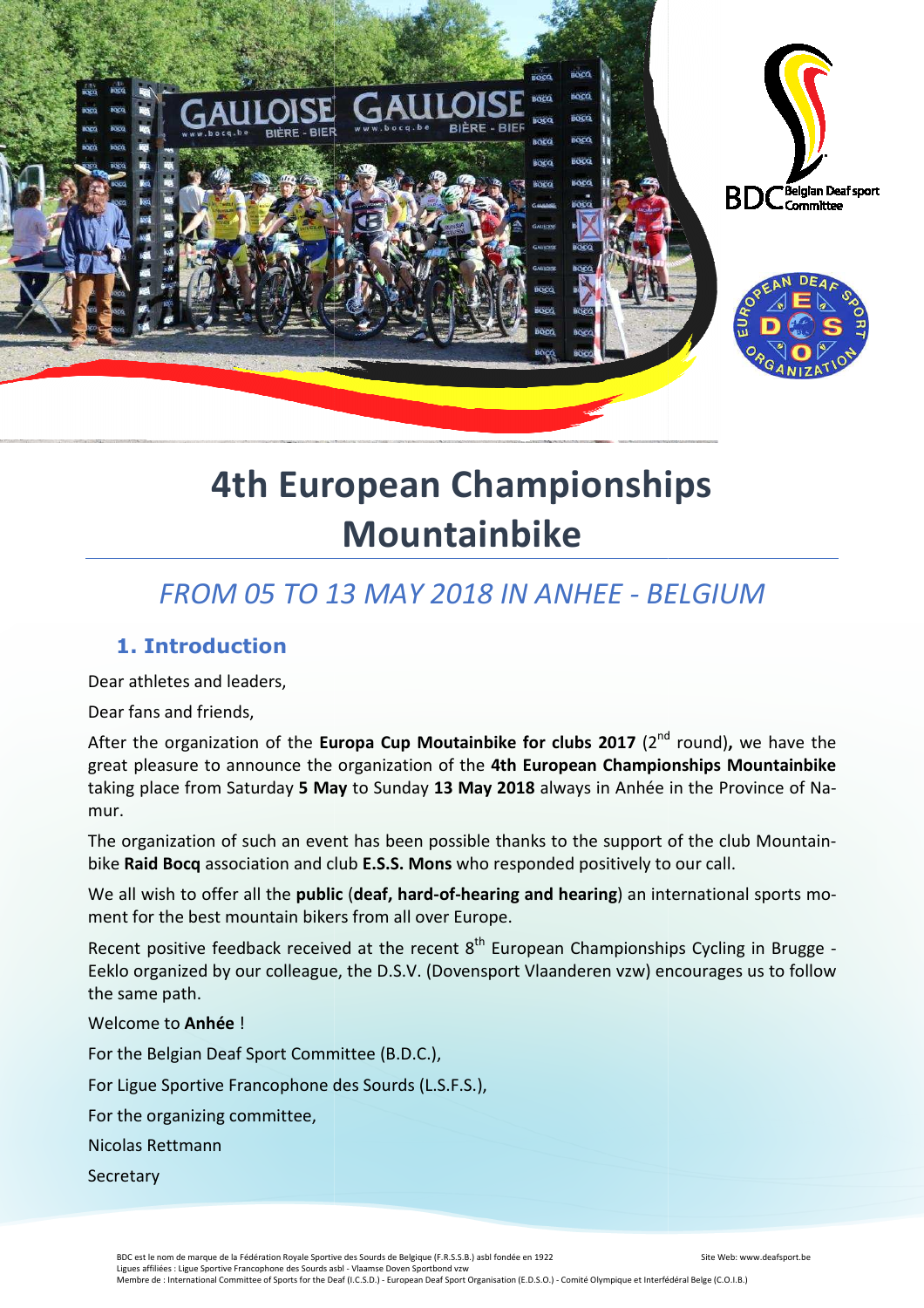## **2. Preliminary program**

Sport competition schedule and social – cultural program The period  $05 - 13/05/2018$  and includes the following :

#### **Friday 04 May 2018**

Race Headquarters (HQ) is open in the Centre Sportif (Rue du Petit Bois 3, 5537 Anhée)

#### **Saturday 05 May 2018**

Race Office is open in the Centre Sportif

08:00 – 20:00 Arrival teams Centre Sportif

Distribution of accreditations

**Training** 

#### **Sunday 06 May 2018**

| $08:00 - 12:00$ | <b>Training</b>                                                                                   |
|-----------------|---------------------------------------------------------------------------------------------------|
| $14:00 - 16:00$ | <b>Opening Ceremony</b>                                                                           |
| $16:00 - 21:00$ | Race Office is open in the Hôtel Les Jardins de la Molignée (Rue de la<br>Molignée 1, 5537 Anhée) |
| $20:00 - 21:00$ | Team manager's meeting                                                                            |

#### **Monday 07 May 2018**

- 14:00 20:00 Race Office is open in the Hôtel Les Jardins de la Molignée
- 17:00 18:00 **EC XCR** Location : Warnant
- 21:30 22:30 Team manager's meeting

#### **Tuesday 08 May 2018**

- 11:00 20:00 Race Office is open in the Hôtel Les Jardins de la Molignée
- 14:30 18:30 **EC XCE** Location : Warnant

#### **Wednesday 09 May 2018**

- 11:00 20:00 Race Office is open in the Hôtel Les Jardins de la Molignée
- 10:00 12:00 Cultural visit
- or 14:00 16:00
- 20:00 21:00 Team manager's meeting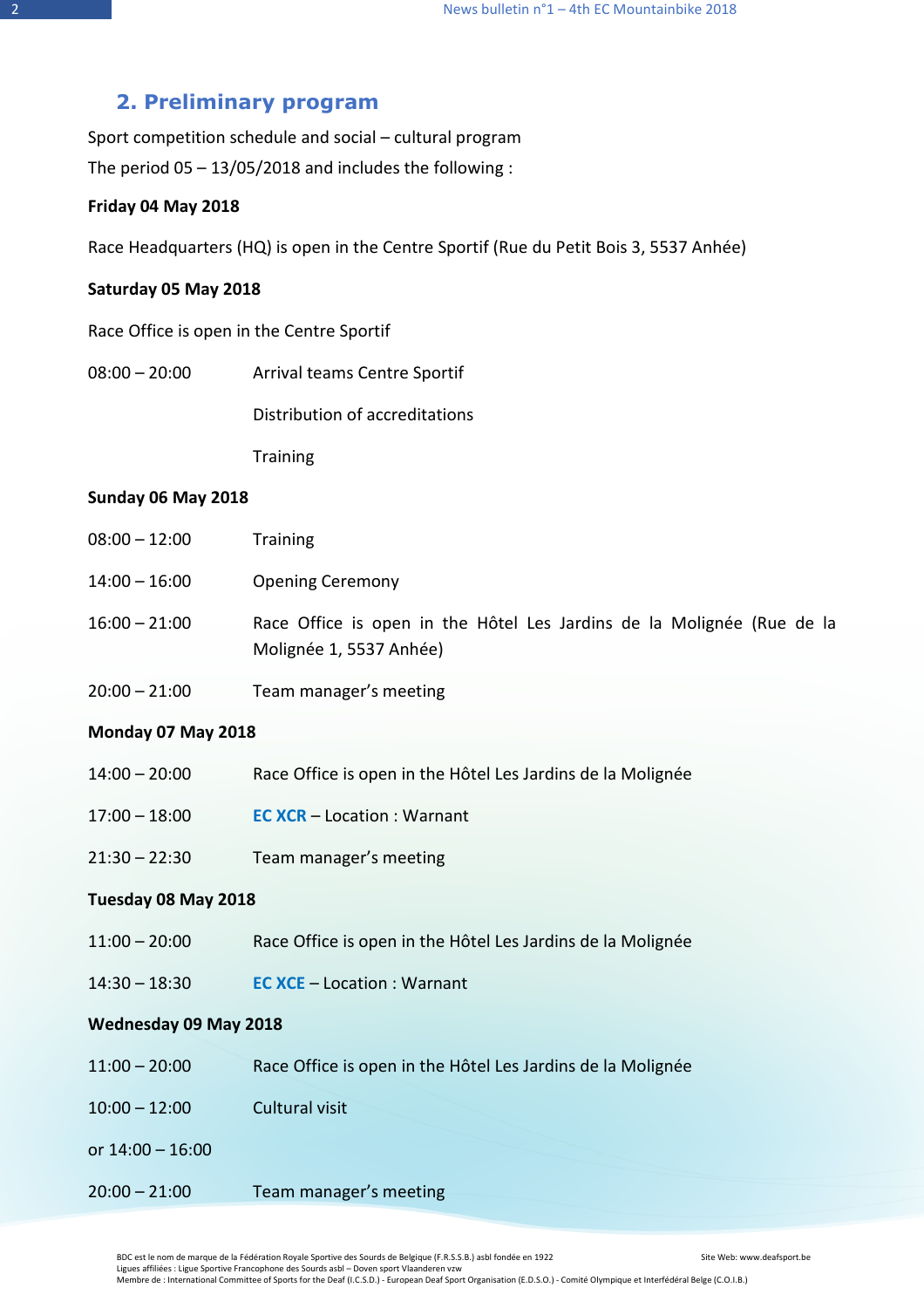#### **Thursday 10 May 2018**

| $08:00 - 18:00$ | Race Office is open in the Hôtel Les Jardins de la Molignée |
|-----------------|-------------------------------------------------------------|
|-----------------|-------------------------------------------------------------|

- 09:30 11:00 **EC XCO** Women Location : Warnant
- 11:30 13:00 **EC XCO** Men

#### **Friday 11 May 2018**

| 08:00 – 20:00 | Race Office is open in the Hôtel Les Jardins de la Molignée |
|---------------|-------------------------------------------------------------|
| 11:00 – 12:00 | Team manager's meeting                                      |

14:00 – 16:00 Cultural visit

#### **Saturday 12 May 2018**

| $08:00 - 15:00$ | Race Office is open in the Hôtel Les Jardins de la Molignée     |
|-----------------|-----------------------------------------------------------------|
| $09:00 - 15:00$ | <b>EC XCM</b> Men and Women - Location : Anhée (Centre Sportif) |
| $16:30 - 18:30$ | <b>Closing Ceremony</b>                                         |
| $19:30 - 02:00$ | Closing dinner and closing Party                                |

#### **Sunday 13 May 2018**

08:00 – 16:00 Departure teams

## **3. Accommodation & lodging facilities**

Upon arrival on Friday 04 or Saturday 05 May 2018, all athletes and officials will be registered at the Centre Sportif d'Anhée, located in the heart of the village.

The Centre Sportif has an "Extra Time" bar and all facilities. Meals will also be served. However, a snack bar is open to all during the competitions.

We can highly recommend you to choose the Hotel Les Jardins de la Molignée, unique hotel of Anhée and located three km from the Centre Sportif (flat distance). A shuttle will be at your disposal.

The price is according to the possibilities offered by this hotel (\*\*\*\*). Full board is possible with meals (lunch and dinner) at the Centre Sportif. Rooms are available by two people.

Homepage Hôtel Les Jardins de la Molignée : www.jardins.molignee.com

The transport service will be provided from Saturday 05 to Sunday 13 May 2018 for participants who have booked in this Official European Championships Hotel via our organization.

Private parking and secure bike location.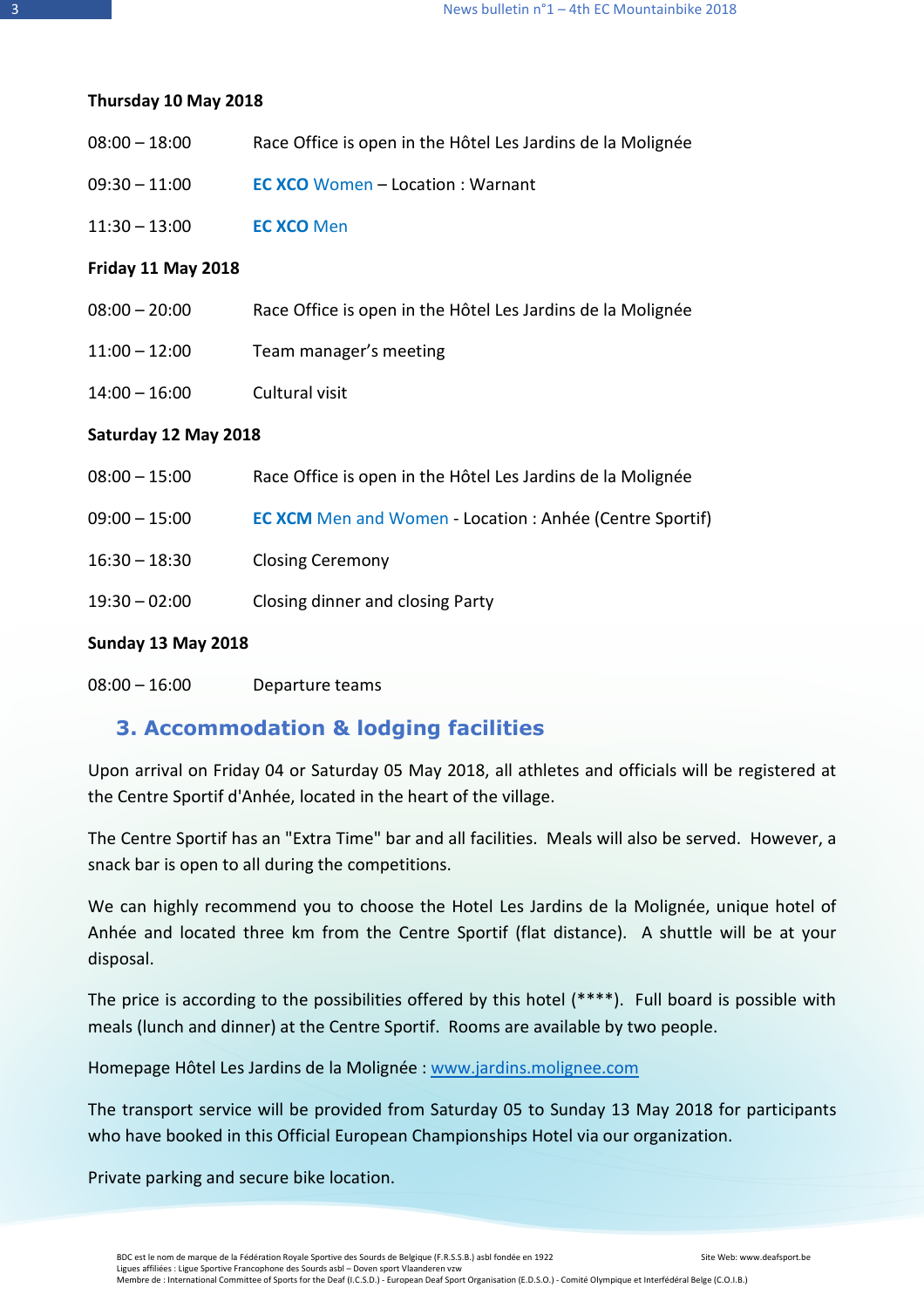Anhée is located 7 km from a town accessible by train : Dinant.

This city also offers various hotels. Reservation of a hotel of your choice in Dinant and transport to Anhée to be taken care of by you.

Homepage Tourisme Dinant : www.dinant-tourisme.be

You will find in the appendix the registration form to be filled in according to your choice.

## **4. Location and accessibility**

Anhée is an hour and a half by car or train from Brussels National Airport and Brussels South Airport (Charleroi).

• From Brussels National Airport :

It is easy to travel from Brussels Airport to Dinant by train (direct line). A Dinant - Anhée shuttle will be provided by us.

• From Brussels South Airport (Charleroi) :

For this above airport the Organizing Committee Transportation Department will provide effective and timely transportation services to the locations (hôtel Les Jardins de la Molignée et Centre sportif).

Belgium is the center of Europe and is ideally accessible.

Further information can be found under the following link :

## **www.deafsport.be/fr/ECMOUNTAINBIKE2018**

You will also find information about the Europa Cup Mountainbike for clubs (2nd round) organized on 27 and 28 May 2017 where we had the honor of welcoming the participants.

The organizing committee will comply with all the checklist of E.D.S.O. for organizations of European Championships.

The organizing committee has received a positive report after the inspection during the Europa Cup Mountainbike for clubs  $-2^{nd}$  round on 27-28 May 2017 by the Technical official mountainbike, Martin Larch and Ota Pansky, member of EDSO. See report in attachment.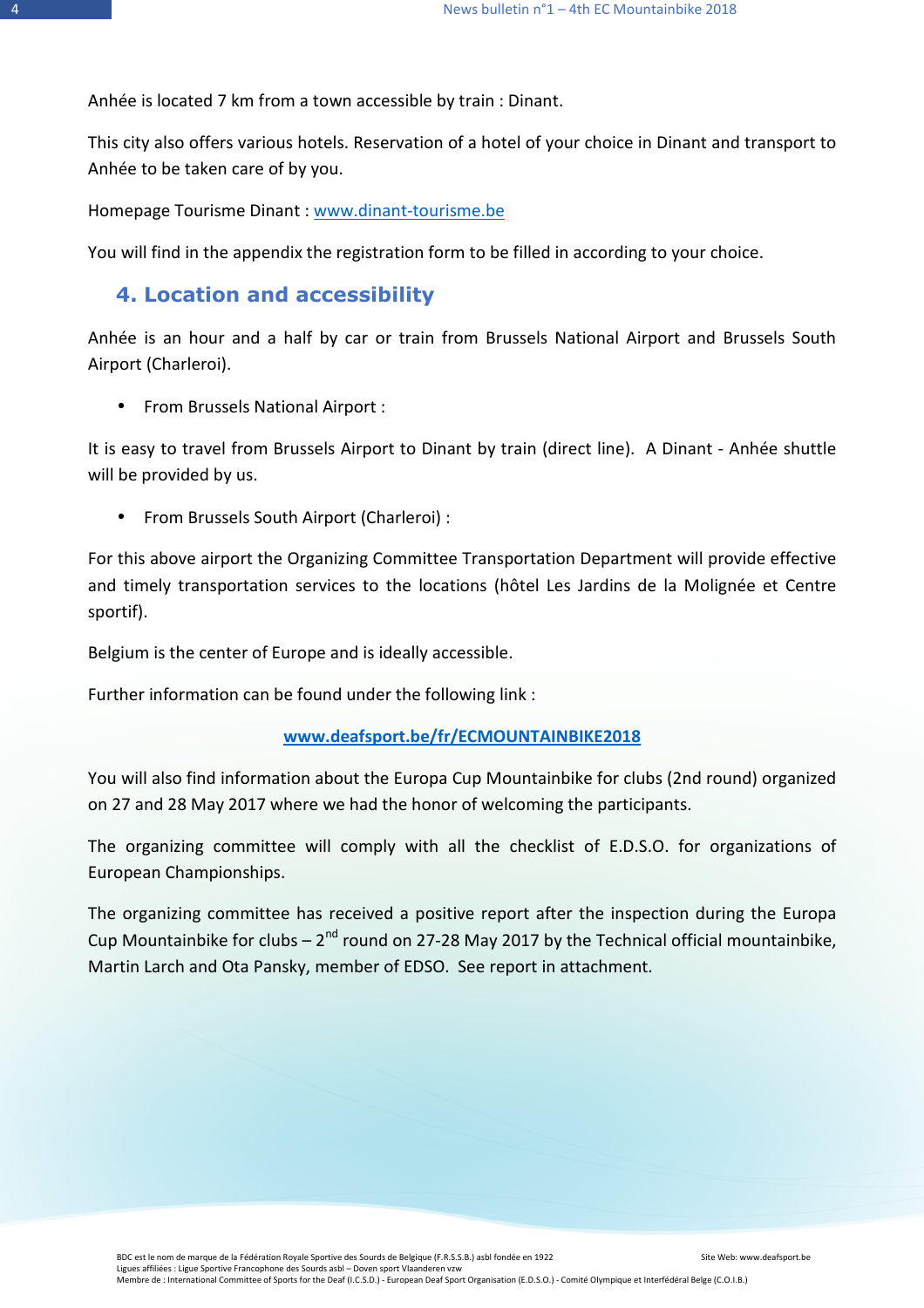## **With support and organization partners**











**PROVINCE**<br>de **NAMUR** 







Official logo :



 BDC est le nom de marque de la Fédération Royale Sportive des Sourds de Belgique (F.R.S.S.B.) asbl fondée en 1922 Ligues affiliées : Ligue Sportive Francophone des Sourds asbl – Doven sport Vlaanderen vzw Membre de : International Committee of Sports for the Deaf (I.C.S.D.) - European Deaf Sport Organisation (E.D.S.O.) - Comité Olympique et Interfédéral Belge (C.O.I.B.) Site Web: www.deafsport.be